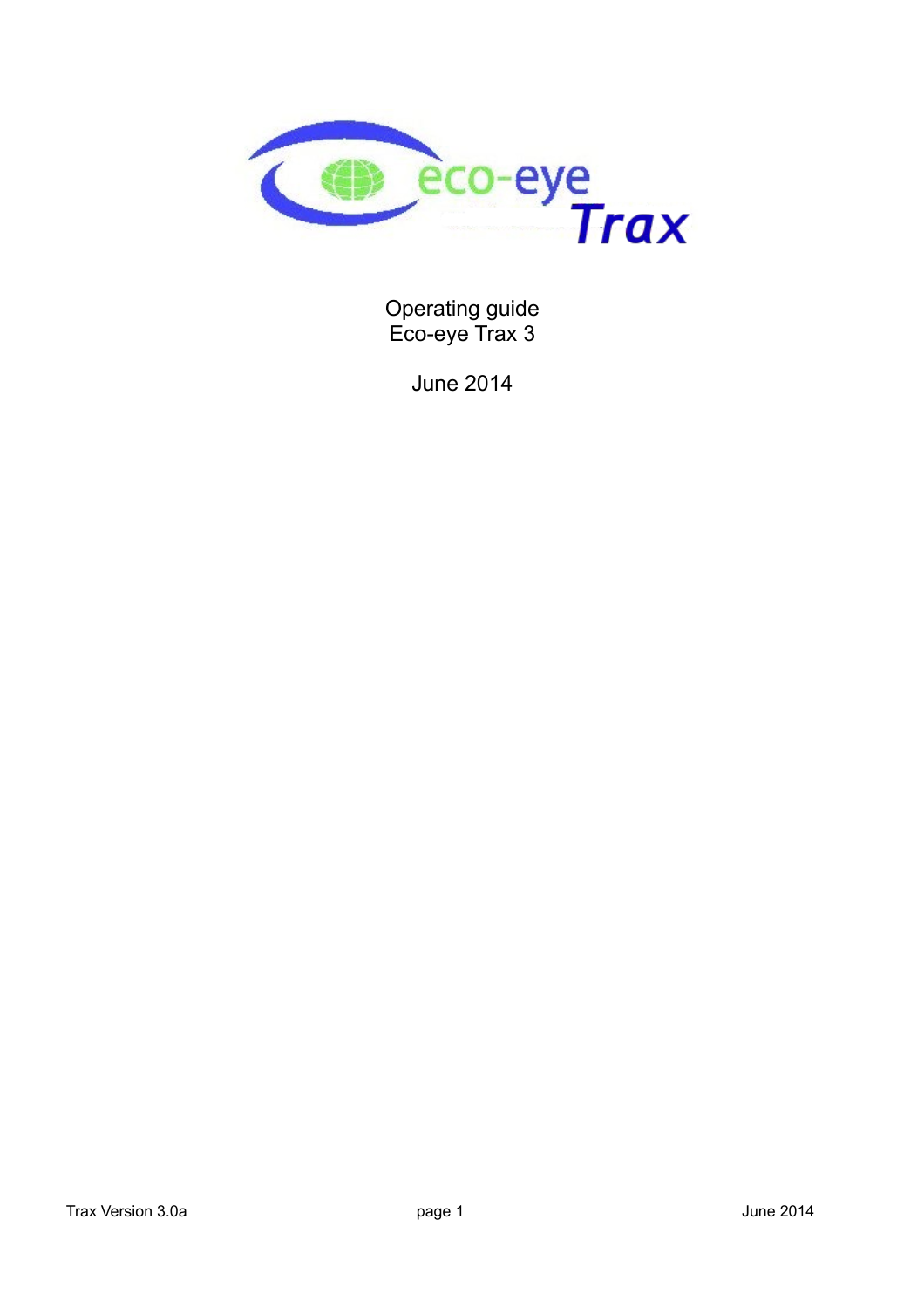# **Table of Contents**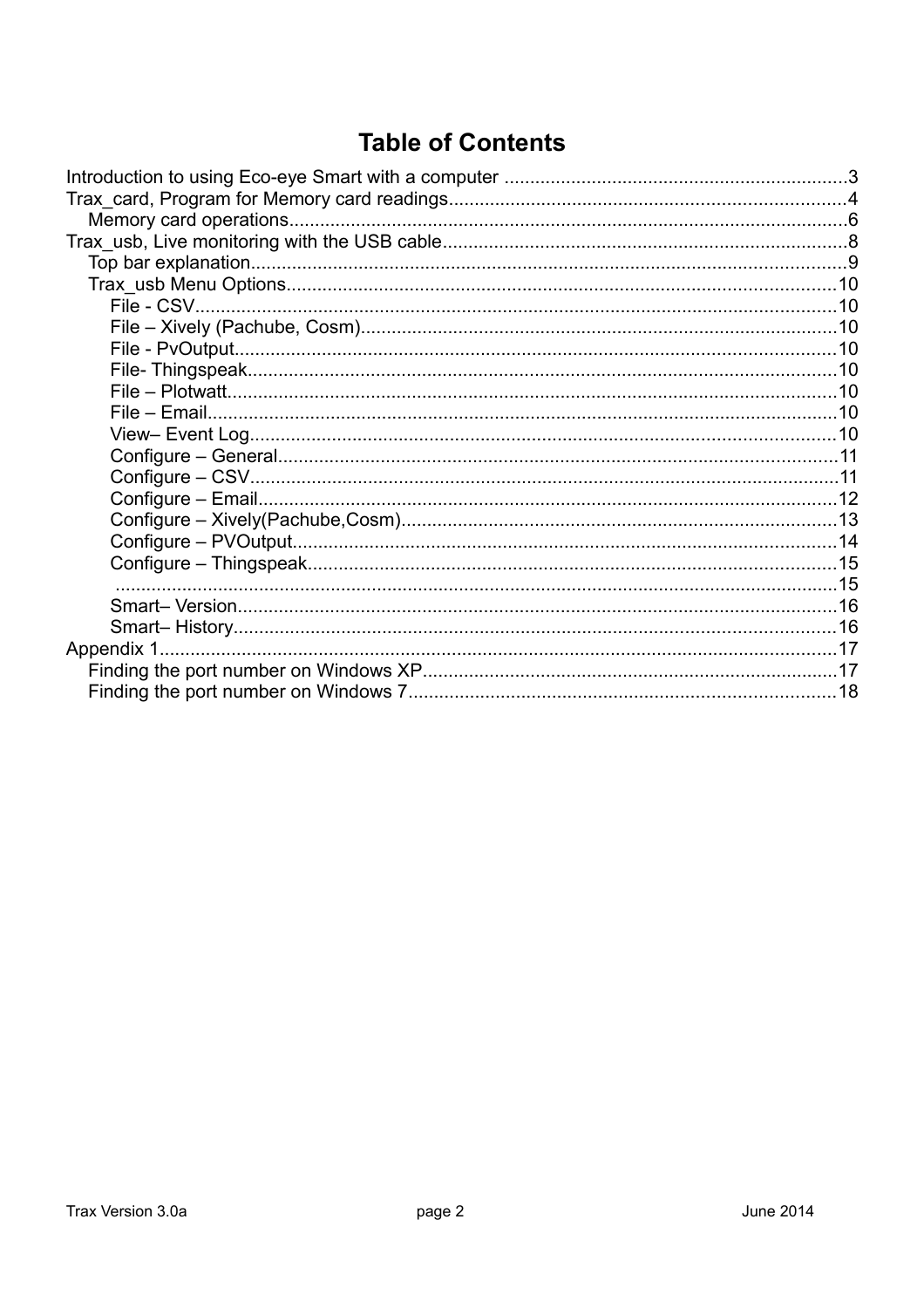## **Introduction to using Eco-eye Smart with a computer**

Eco-eye Smart has two totally separate methods of connecting to a computer.

- Use **Trax** card to access the specially formatted memory card that logs readings every 4 seconds. The card has to be removed from the display and put into a card reader on a computer to transfer the readings.
- Use **Trax\_usb** to use the USB cable for:
	- streaming real-time readings to a graph and optionally store to a csv file
	- real-time uploads to the internet of things
	- download daily history from the monitor
	- upgrade the Smart firmware

## **Using the memory card in the Smart display.**

Although this memory card can be used as normal on a computer it has actually been specially formatted to allow us to get many years of detailed data on to the card while still using very little battery power in the Smart display.

Any other memory cards will run the batteries down quickly and NO DATA WILL BE RECORDED.

When a card is inserted into the slot on the side of Smart it will be checked and if it is a valid card the MC icon will come on. The # will also come on if Smart sees this as a new or initialized card. A \* indicates that the card is known to Smart and it will add new readings after those already stored on the card.

If the MC icon is off, no readings are being recorded.

If Smart is rebooted for any reason you will need to transfer all readings to your computer and clear the card before Smart will write to it again. The computer data store is not affected and will be updated correctly when the next readings are transferred. There is an initialise button on the Trax card window.

The EcoLog.bin file on the card holds the recorded data and is in an exact location on the card. Do not reformat the card or make any changes to EcoLog.bin – it will stop the system from working and you will need to buy a replacement card.

The card is an MMC which is a predecessor to the common SD cards. If it is not recognised by a built in card reader, try a USB card reader as these usually support this format.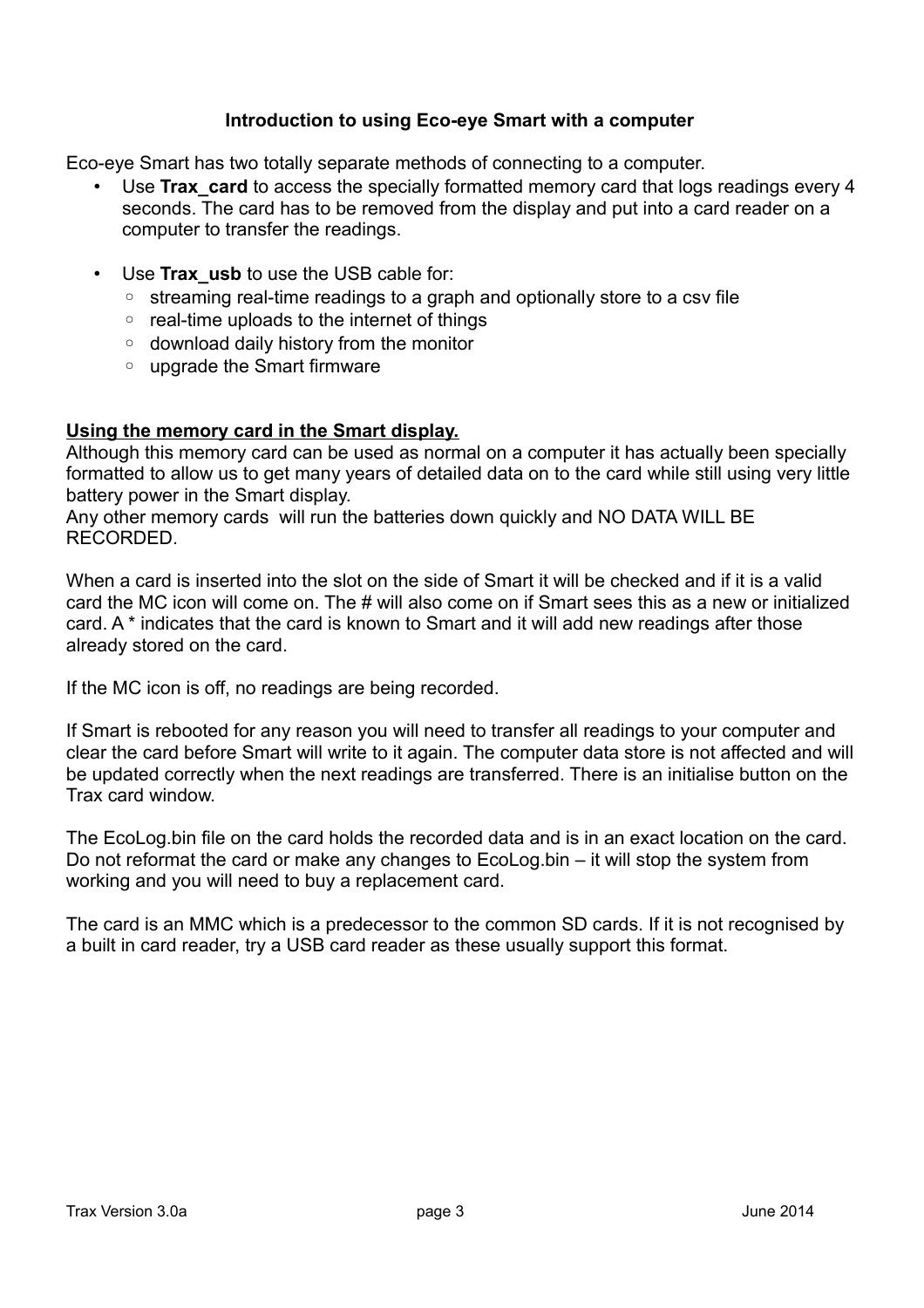





# 1. **Smart being analysed**.

This is the name given to the Memory Card when it was first downloaded. Apart from storage space, there is no limit on the number of cards that can be stored. Note that until readings have been downloaded from the card, the graph will be showing demonstration data.

# 2. **Graph Period**

There are 2 types of graph: detailed minute or hour and summary day, week and month. The summary graphs have an information panel to the right giving totals for that period.

# 3. **Start date/time**

Hover your mouse over this field for information about the period stored for the current Smart.

Click the down arrow for a calendar. Click on the date or time to set a new date/ time then use the refresh button to update the graph. You can only enter date/times that are within the range stored for that Smart

# 4. **Refresh Button**

Use in conjunction with setting date, time or configuration changes such as currency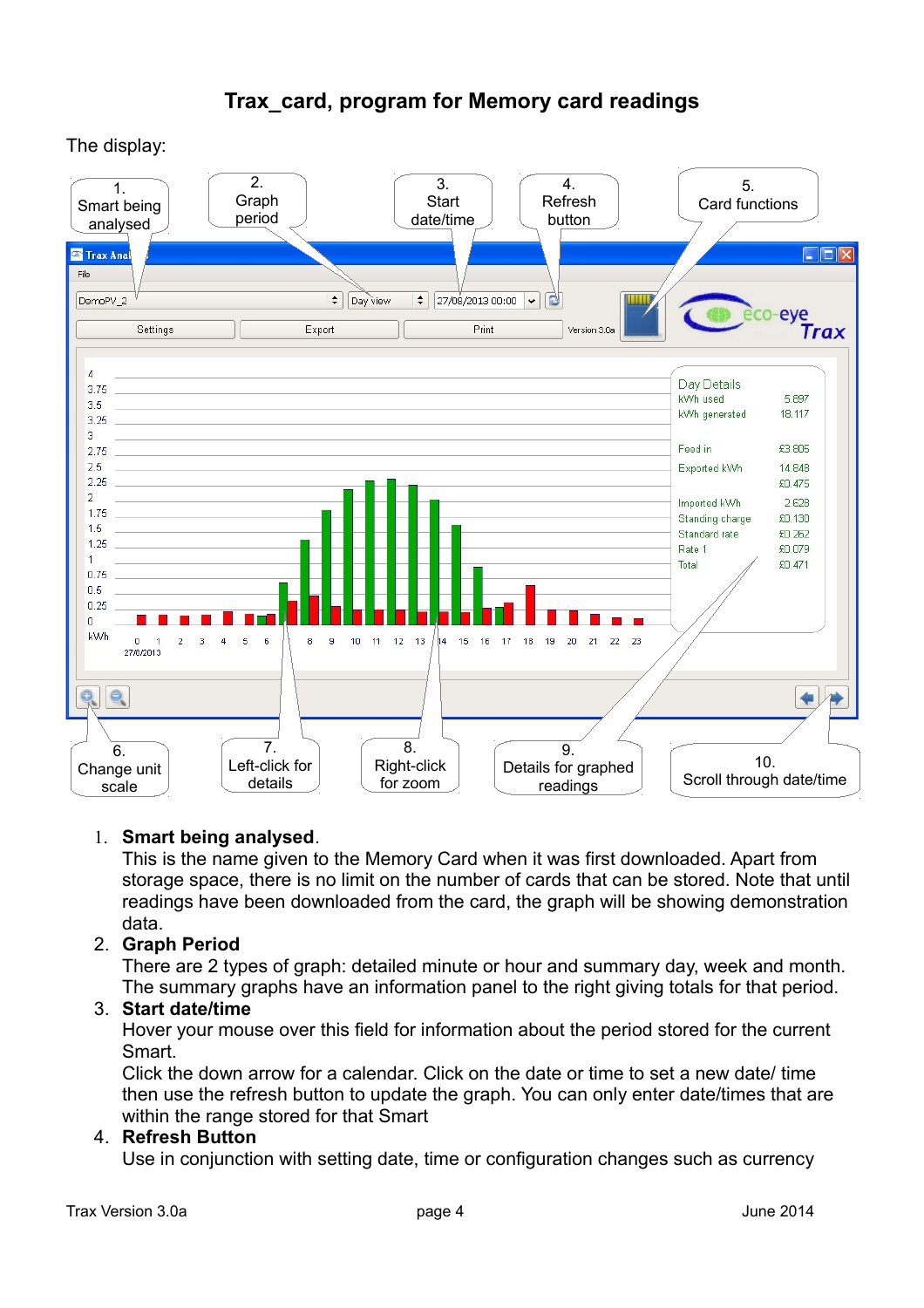symbol

- 5. **Card functions** Use this button to download the latest readings from your card. Details on page ??
- 6. **Change unit scale** Each click either halves or doubles the unit scale
- 7. **Left-click for details**. Using a left-click of the mouse will give details for the readings at that time. 8. **Right-click for zoom**
- Use a right-click to select zoom in or out for the graph centred at that time. 9. **Details for graphed readings** This box gives the totals for the period being displayed. The totals shown will depend on

the type of Smart and the details entered in Set-up for tariffs etc.

10.**Scroll through date/time.**

Click or hold to scroll through the available readings for the current Smart

## **There are 3 other buttons at the top of the screen:**

## **Set-up functions**

This is the same General Settings as on the live graph – see page 7 **Export functions**

This allows export to a csv file between a range of dates/times that do not have to be what is currently displayed but must be within the range of stored readings. Either detailed instantaneous readings(4 second) or summary actual (30 minute) can be selected.

The output can be in Amps or Kw

On the detailed output Trax allows selection of instant readings (i.e. what would be seen on the Smart display at the instant the reading is taken) or the cumulative value. The cumulative is 1/900th of the instant reading so they can be added together to get KwH The file location and name can be selected. The default is the current Smart folder and a name that is the initial date and time selected.

The output file contains the readings in amps.

## **Print functions**

This sends the current graph view to a printer

To close Trax card use the red X at the top right of the window or file/exit. Trax will ask for confirmation before closing.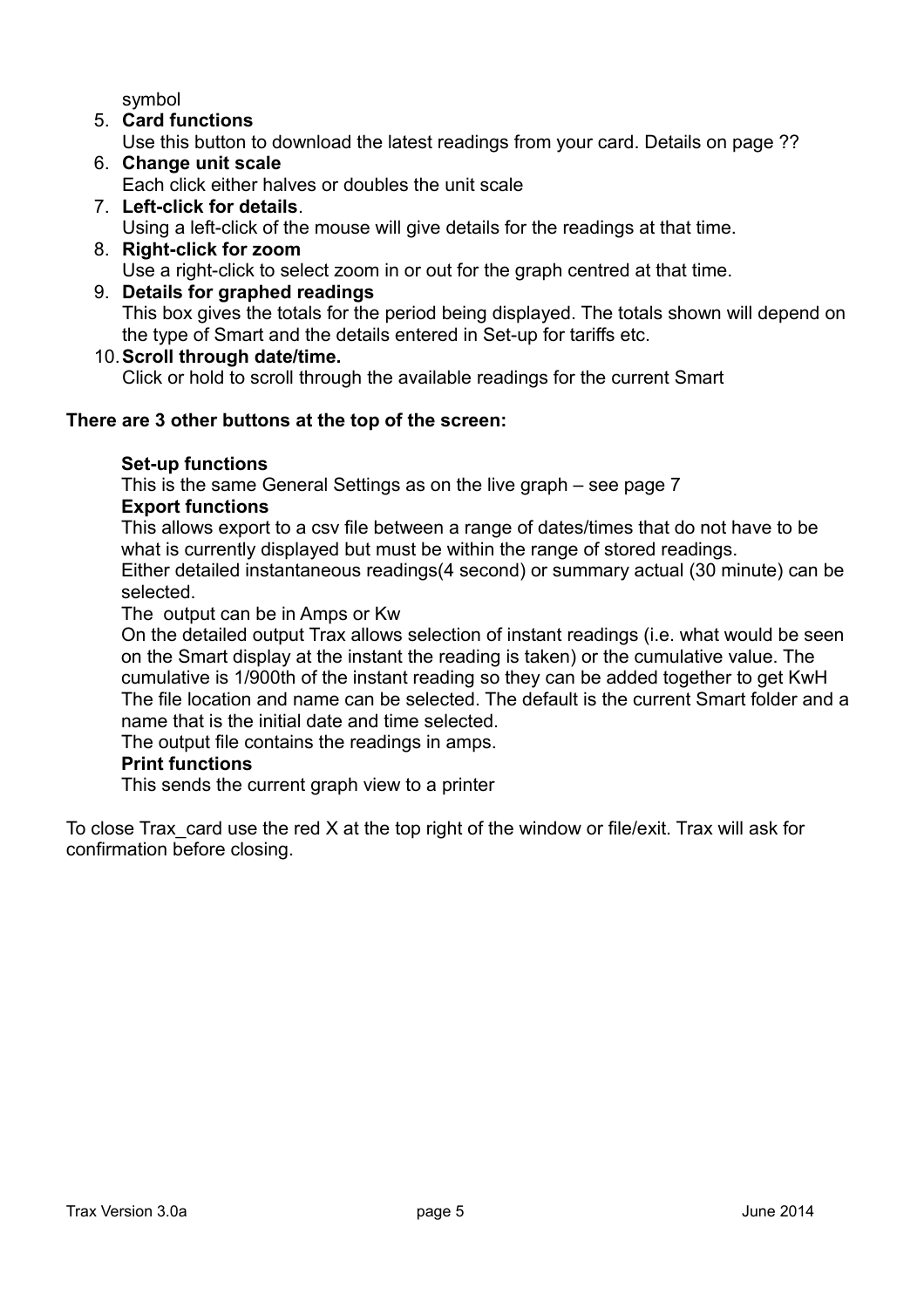

# **Memory card operations**

Smart stores the readings in internal memory and then writes them to the Memory card when the internal buffer is full. SmartPC stores 252 demand readings and writes to the card every 16 minutes. SmartPV stores 126 demand and generate readings so writes to the card every 8 minutes. It is essential that the card is in your Smart when this is due to happen other wise your readings will be lost.

To help you know when the next write will be, the icon slowly flashes for the last 2 minutes and for the last minute flashes fast.

To make sure you have time to download your data only take the card out from the Smart when the icon is **not** flashing.

Put the card into a card reader on your computer. Click on the card icon, Trax\_card will find your card automatically.

## *If this card has not been used on this computer*:

• You can now create a new data store for this card – just supply a name and press the New button.

• If you already have been storing readings and this is a replacement card you might want to add the readings on this card to your data store, press the Link button and a list of your existing data stores will be shown for you to select from.

| <b>Trax - Card operations</b>                                |                 |
|--------------------------------------------------------------|-----------------|
| New Card - please enter a name and press New                 |                 |
|                                                              | New             |
| or press Link to connect this card to an existing data store | Link            |
| O:\ecolog.bin<br>10/08/11, 16:00<br>First reading:           |                 |
| To remove all readings from the card use                     | Initialise Card |
| Cancel                                                       |                 |

# **If the card has already been used on this computer:**

• If the data store is correct, just press the Update button and the data store will be updated with any new readings on the card.

• You may want to start a new data store with the readings on the card – press the New button and continue with the screen above.

| <b>Trax - Card operations</b>                      |                 |
|----------------------------------------------------|-----------------|
| This card is linked to data store: Eco-eye Office  |                 |
| Press Update to copy readings to this data store   | Update          |
| or press New to start a new data store             | New             |
| O:\ecolog.bin<br>10/08/11, 16:00<br>First reading: |                 |
| To remove all readings from the card use           | Initialise Card |
| Cancel                                             |                 |

If you have already stored the readings and need to clear the card because Smart has been rebooted, press the Initialize Card button.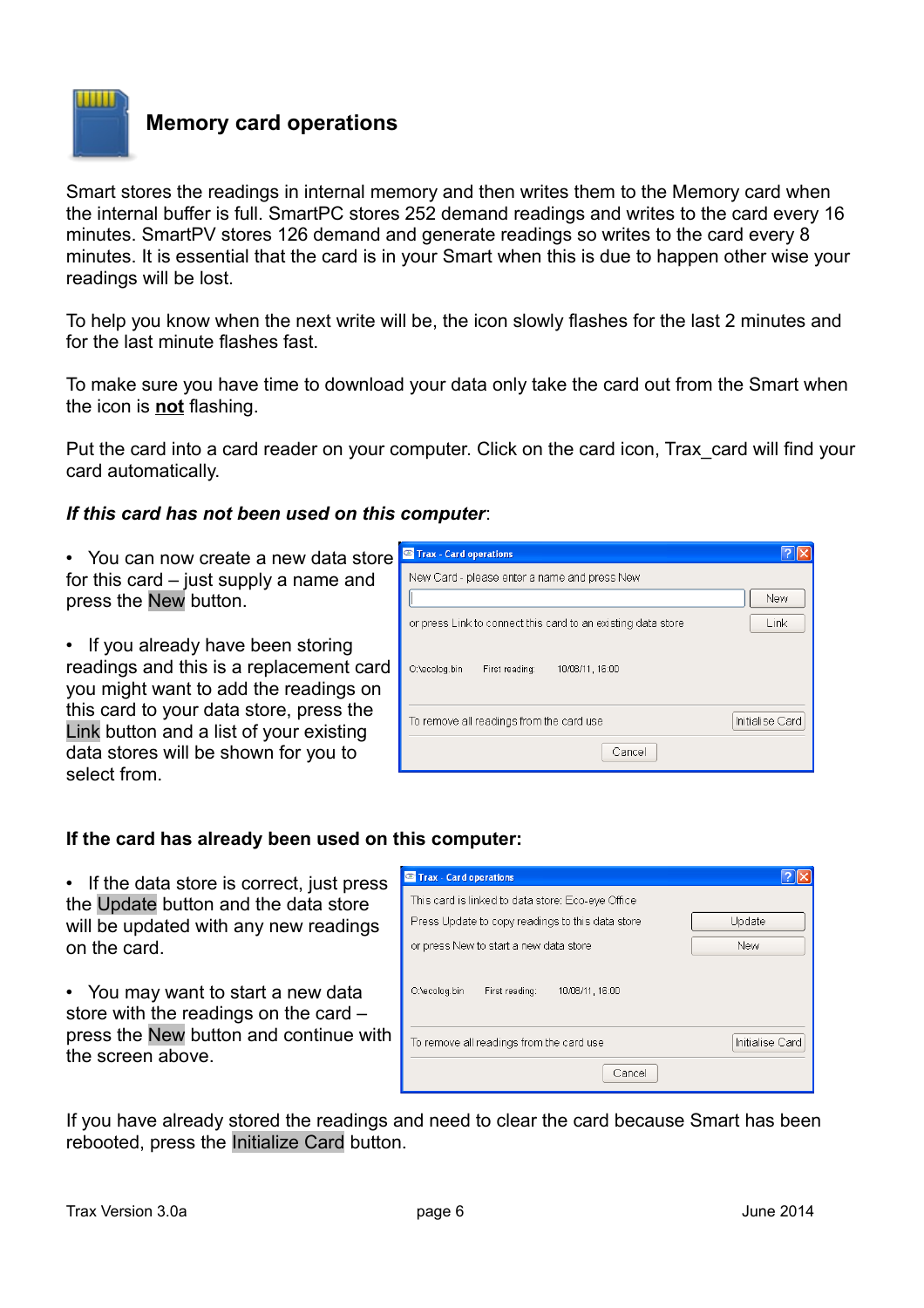The Progress window will open.

Processing sectors will go up quite quickly

On subsequent runs it will start where the previous run finished.

The finished message indicates that it is time to get the card back into its Smart.

The battery icon shows the lowest voltage recorded and acts as a warning for battery changing.

The lower half of the window contains diagnostic information and is also recorded to a log file (Log.txt) in the data store folder.

Click OK to close this window.

| <b>Progress</b>                                                                                                                                                                                                                                                                                                                                                                                                                                                                                  |     |            |              |
|--------------------------------------------------------------------------------------------------------------------------------------------------------------------------------------------------------------------------------------------------------------------------------------------------------------------------------------------------------------------------------------------------------------------------------------------------------------------------------------------------|-----|------------|--------------|
| Transfering readings                                                                                                                                                                                                                                                                                                                                                                                                                                                                             |     |            | ОK           |
| Processing sector:                                                                                                                                                                                                                                                                                                                                                                                                                                                                               | 320 | 3.25 Volts |              |
| Finished - Remove card and return it to your Smart                                                                                                                                                                                                                                                                                                                                                                                                                                               |     |            |              |
|                                                                                                                                                                                                                                                                                                                                                                                                                                                                                                  |     |            |              |
|                                                                                                                                                                                                                                                                                                                                                                                                                                                                                                  |     |            | Hide details |
| Processing Sector: 312 Mon, 06 Feb 2012 09:15:19<br>Processing Sector: 313 Mon, 06 Feb 2012 09:32:15<br>Processing Sector: 314 Mon, 06 Feb 2012 09:49:07<br>Processing Sector: 315 Mon, 06 Feb 2012 10:05:55<br>Processing Sector: 316 Mon, 06 Feb 2012 10:22:43<br>Processing Sector: 317 Mon, 06 Feb 2012 10:39:31<br>Processing Sector: 318 Mon, 06 Feb 2012 10:56:19<br>Processing Sector: 319 Mon, 06 Feb 2012 11:13:07<br>Processing Sector: 320 Mon, 06 Feb 2012 11:29:55<br>Run complete |     |            |              |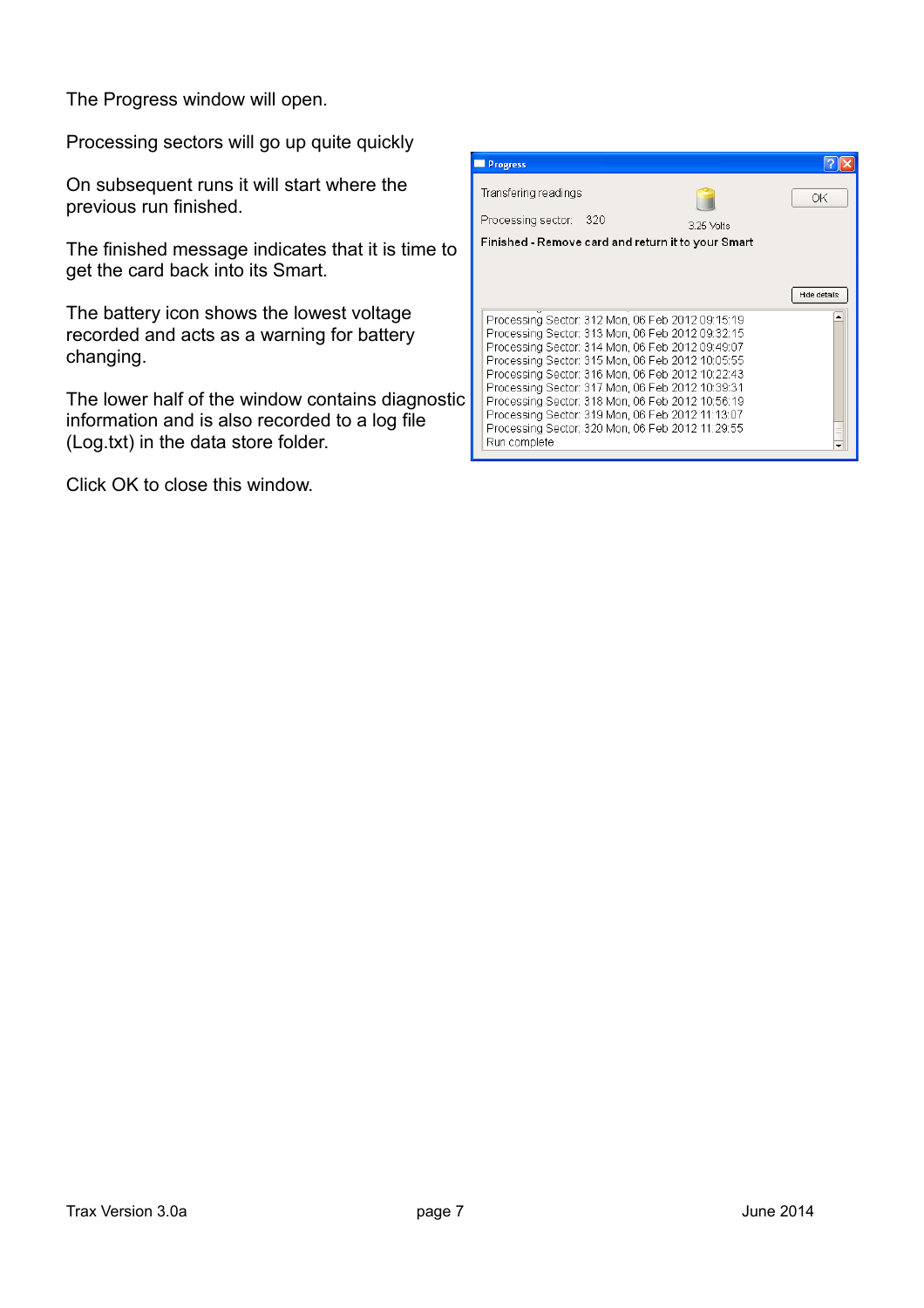

# **Trax\_usb, Live monitoring with the USB cable**

This is the hub for all real-time access to Smart's energy monitoring. It requires Smart to be plugged in to a PC continuously for everything to work.

- Plug the cable into Smart and a spare USB port on your computer
- Start Trax\_usb
- Trax will now try search for your Smart and if successful will start displaying readings
- If more than one possible port is found Trax will prompt for you to enter the correct port number (see appendix 1 for finding out what this number is).

If all is OK, after a few seconds the live graph will open as shown below. The port and status of the connection are shown under the Trax logo.

The graph will scroll and automatically change the kW scale to fit the readings currently being displayed. Re-size the window to display more or less information.

Closing the live window will disconnect from Smart and stop all logging after a short period.

The window can be minimized and logging will continue.

If your computer goes into sleep or standby mode logging will stop.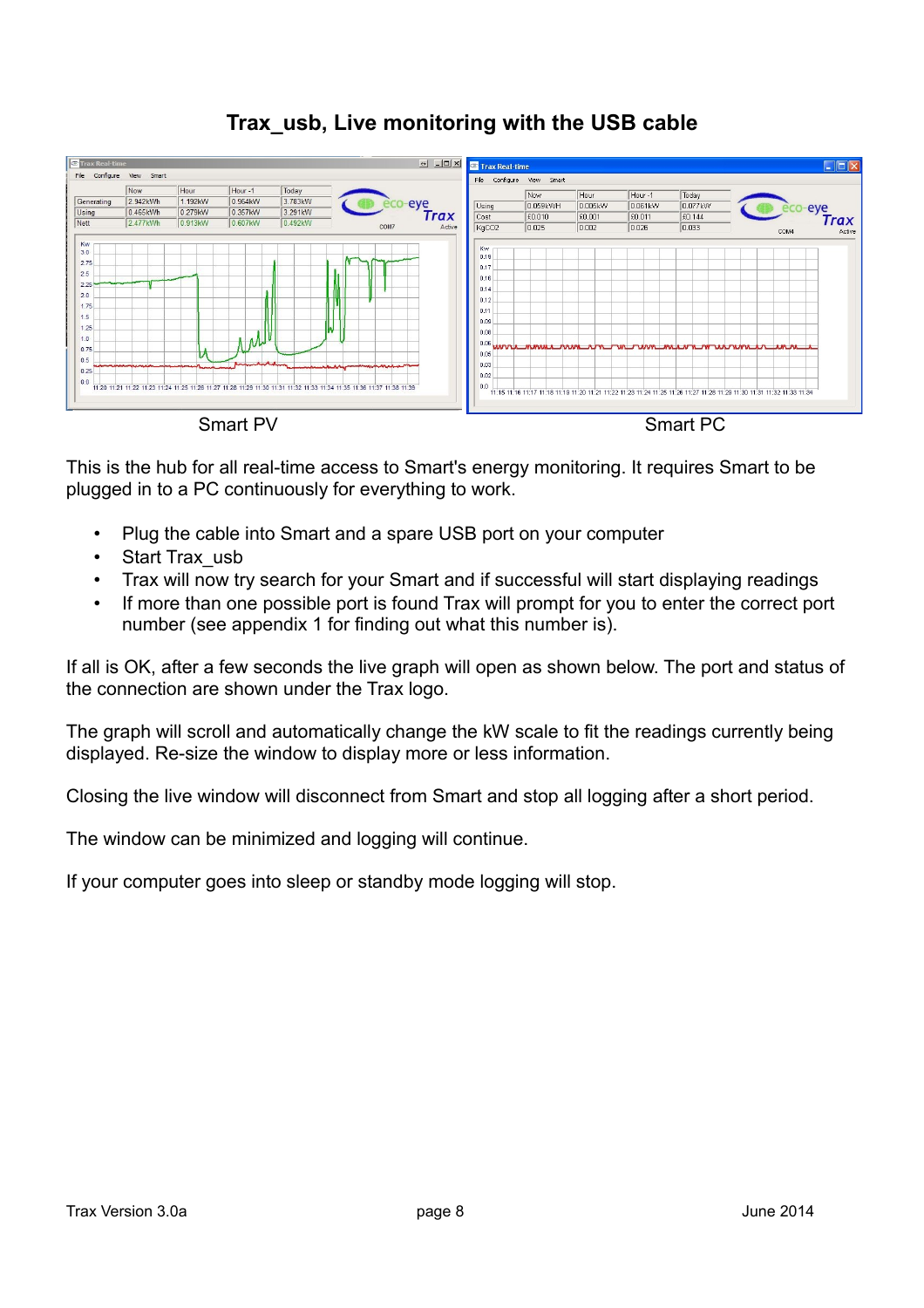## Top bar explanation

The display will be different depending on the type of Smart being monitored.



|              | <b>Generating   Amount of electricity generated</b>                       | <b>Using</b>      | Amount of electricity being used                              |  |  |
|--------------|---------------------------------------------------------------------------|-------------------|---------------------------------------------------------------|--|--|
| <b>Using</b> | Amount of electricity being used                                          | Cost              | Cost of electricity                                           |  |  |
| <b>Nett</b>  | Difference between used and generated<br>Green for export, red for import | KgCO <sub>2</sub> | Amount of CO2 released by generating that<br>electricity      |  |  |
| <b>Now</b>   | Predicted – as will be seen on the display                                | <b>Now</b>        | Predicted – as will be seen on the display                    |  |  |
| Hour         | Current Hour - actual value                                               | Hour              | Current Hour - actual value                                   |  |  |
| Hour-1       | Previous hour – actual value                                              | Hour-1            | Previous hour – actual value                                  |  |  |
| <b>Today</b> | Total so far today                                                        | Today             | Total so far today including standing charge<br>if it applies |  |  |

The port shows the active communication port.

The status shows the current status of the connection to Smart.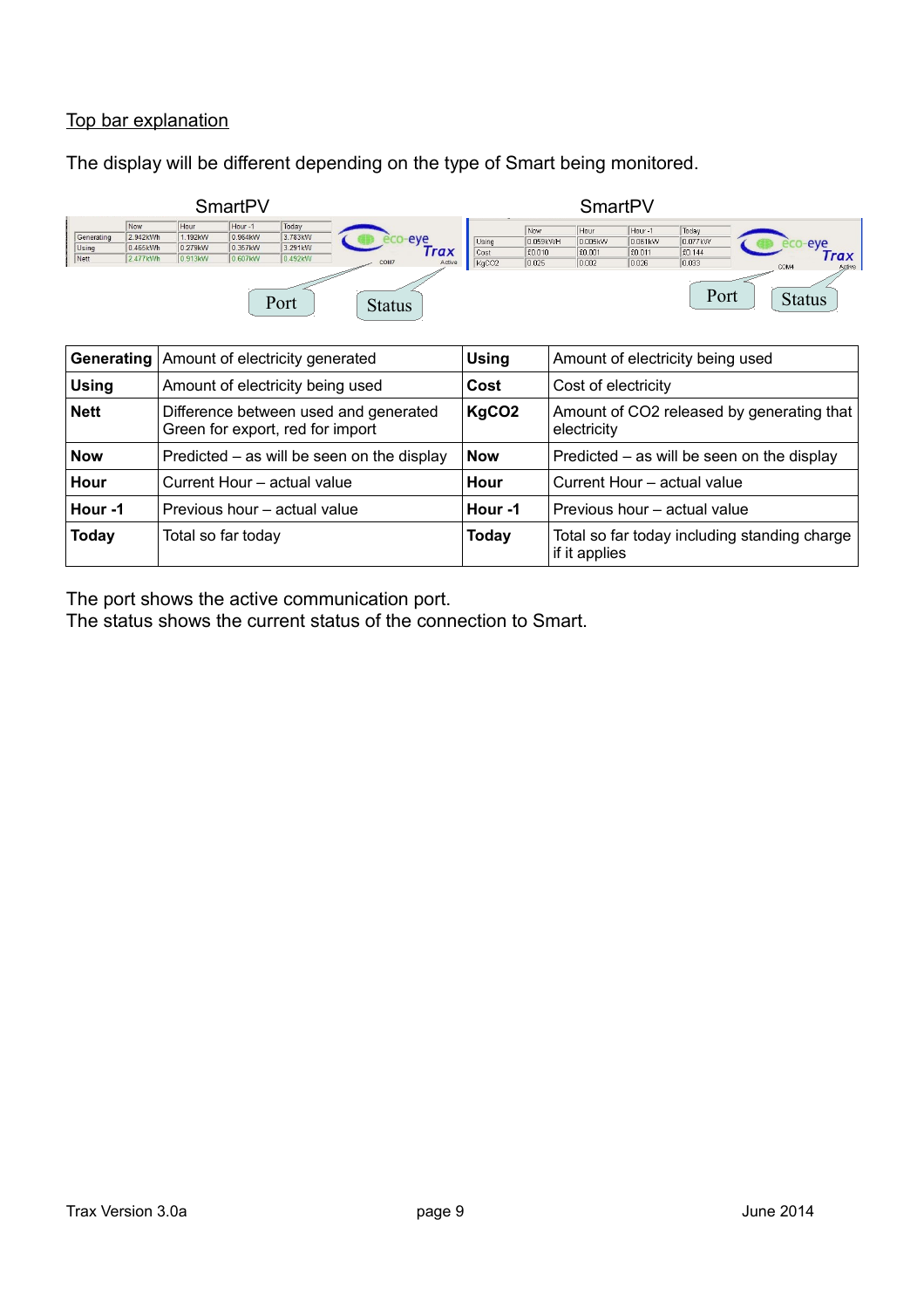# **Trax\_usb Menu Options**

## **File - CSV**

A message will ask you to confirm that you want to start logging.

There will be a tick against CSV if it is active.

By default, the file is created in the Export folder in the Smart data directory, this can be changed in the Configure menu.

There is one record for each reading with date,time and the reading in amps.

This file can be read straight into a spreadsheet program.

Multiply amps by your voltage for Kilowatts.

To stop – click on CSV and a message will ask you to confirm that you want to stop logging

## **File – Xively (Pachube, Cosm)**

Once Pachube export has been configured this menu item switches it on and off. There will be a tick against it when it is active. Note that the interface has changed and Trax only supports the legacy interface so will not work for new feeds. This will be corrected in a future release of Trax.

#### **File - PvOutput**

Once PvOutput export has been configured this menu item switches it on and off. There will be a tick against it when it is active.

#### **File- Thingspeak**

Once Thingspeak export has been configured this menu item switches it on and off. There will be a tick against it when it is active.

#### **File – Plotwatt**

An interesting internet of things site that should be able to work out what appliances are using your electricity Available in the next version of Trax.

#### **File – Email**

Once Email reporting has been configured this menu item switches it on and off. There will be a tick against it when it is active.

#### **View– Event Log**

Exceptions during live events are written to a log file.

The level of logging can be controlled by the number set on Configure – general.

The icon will change to a  $\triangle$  if a new message has been written to the file since it was last viewed.

The file is Trax\_log.txt in the files folder of the eco-eye installation

Print on the view window is not yet implemented.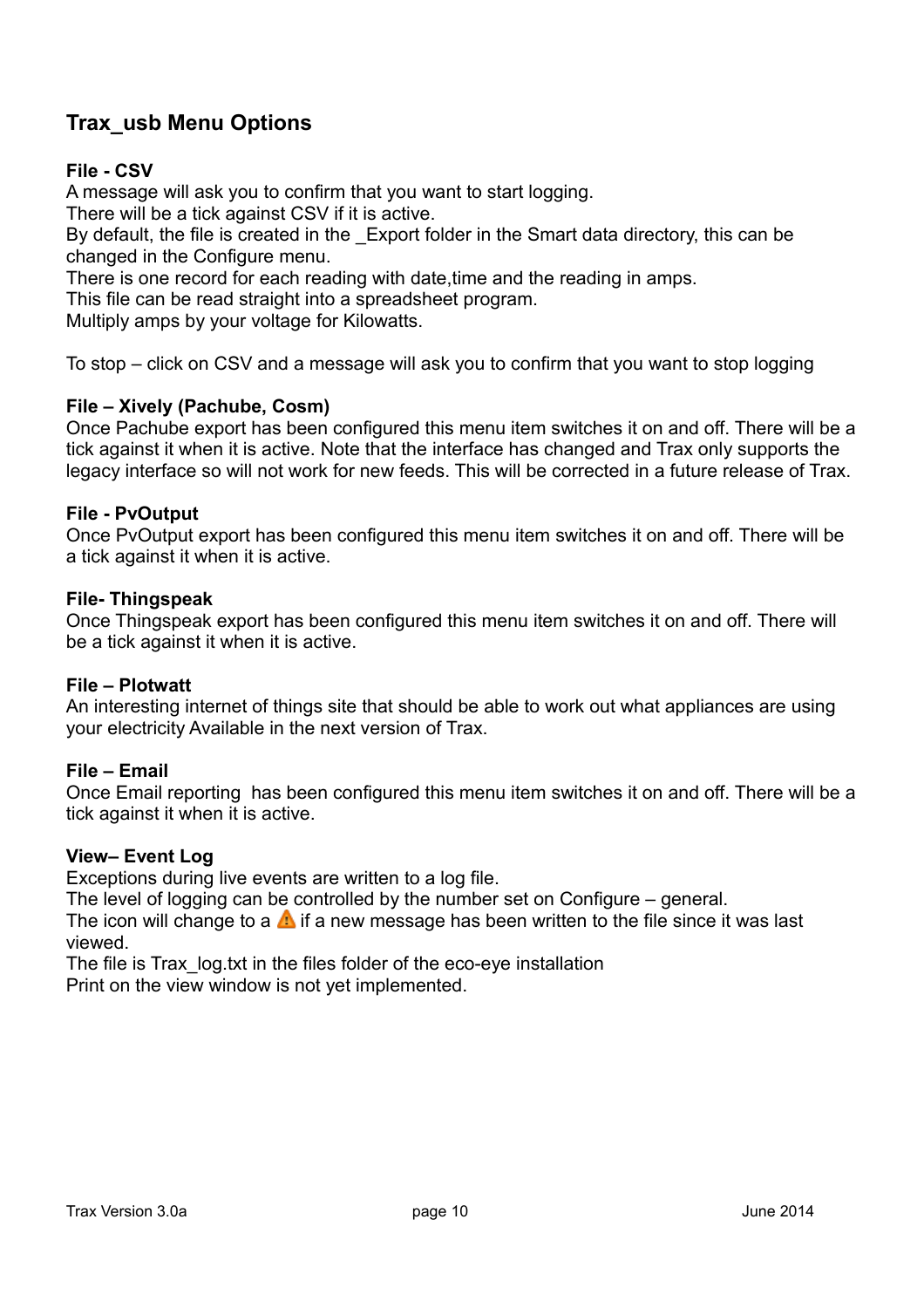# **Configure – General**

(Also accessed from history graph)

Set Volts. This can be used to calibrate the readings.

The amount of CO2 released by generating 1 unit of electricity.

**Tariffs** 

In the event of an overlap the higher rate number overrides the lower rate number.

A rate of 0.000 causes that rate band to be ignored.

Standing charge is entered as ponds per day so the example shows a standing charge of 13 pence per day

Coloured blocks allow the graph colours to be changed. (Temperature is for a new version of SmartPC)

Currency symbol can be changed

Check for updates enables Trax to check on start-up for updates.

| Event logging level is for diagnostics and should be left at zero unless instructed to change it by |  |  |
|-----------------------------------------------------------------------------------------------------|--|--|
| Eco-eye support                                                                                     |  |  |

The folder name at the bottom is the folder for smart data storage.

# **Configure – CSV**

Folder for storing CSV files from the Trax live screen.

Check "Start automatically" to get Trax to start writing a CSV file as soon as the live screen is started.

| <b>Trax: configure CSV</b> |                                                             |
|----------------------------|-------------------------------------------------------------|
| <b>CSV</b> reporting setup |                                                             |
|                            | Select<br>Export folder   C:/smart_data/_Export/Live_Export |
|                            | ☑ Start automatically                                       |
|                            | <b>X</b> Cancel<br>OK.                                      |

| <b>Trax, general settings</b> |                  |                                  |                                  |                        |                                         |
|-------------------------------|------------------|----------------------------------|----------------------------------|------------------------|-----------------------------------------|
| General settings:             |                  |                                  | DemoPV_2                         |                        |                                         |
| 245<br>Volts                  | $\div$           |                                  |                                  |                        | Graph colours<br>Demand                 |
| KgCO2<br>0.43                 | $\frac{1}{\tau}$ |                                  |                                  |                        | Generate<br>Temperature                 |
| <b>Tariffs</b>                | Rate             | From                             | To                               |                        | Standing charge per day                 |
| Standard                      | 0.175            | $\div$                           |                                  |                        | $\div$<br>0.130                         |
| Rate 1                        | 0.070            | $\frac{\cdot}{\cdot}$<br>23:00   | $\hat{\bullet}$<br>06:00         | $\div$                 |                                         |
| Rate 2                        | 0.000            | $\frac{\bullet}{\circ}$<br>14:00 | $\div$<br>16:00                  | $\frac{\cdot}{\cdot}$  |                                         |
| Rate 3                        | 0.000            | $\frac{\bullet}{\circ}$<br>08:00 | $\div$<br>09:00                  | $\frac{\cdot}{\cdot}$  |                                         |
| Rate 4                        | 0.000            | $\frac{\bullet}{\circ}$<br>00:00 | $\frac{\bullet}{\circ}$<br>00:00 | $\frac{\bullet}{\ast}$ |                                         |
| Rate 5                        | 0.000            | $\frac{\bullet}{\circ}$<br>00:00 | $\div$<br>00:00                  | $\frac{\bullet}{\ast}$ |                                         |
| Rate 6                        | 0.000            | $\frac{\bullet}{\circ}$<br>00:00 | $\frac{1}{x}$<br>00:00           | $\frac{1}{\pi}$        |                                         |
| <b>PV Tariffs</b>             |                  |                                  |                                  |                        | ÷<br>$\mathfrak{L}$                     |
| Feed in                       |                  | 0.210                            |                                  | $\div$                 | Currency Symbol                         |
| Sell price                    |                  | 0.032                            |                                  | $\frac{1}{\tau}$       | Check for updates? $\blacktriangleleft$ |
| Event logging                 |                  | 5                                |                                  | $\frac{1}{\bullet}$    |                                         |
| C:\smart_data                 |                  |                                  |                                  |                        | OK<br>Cancel                            |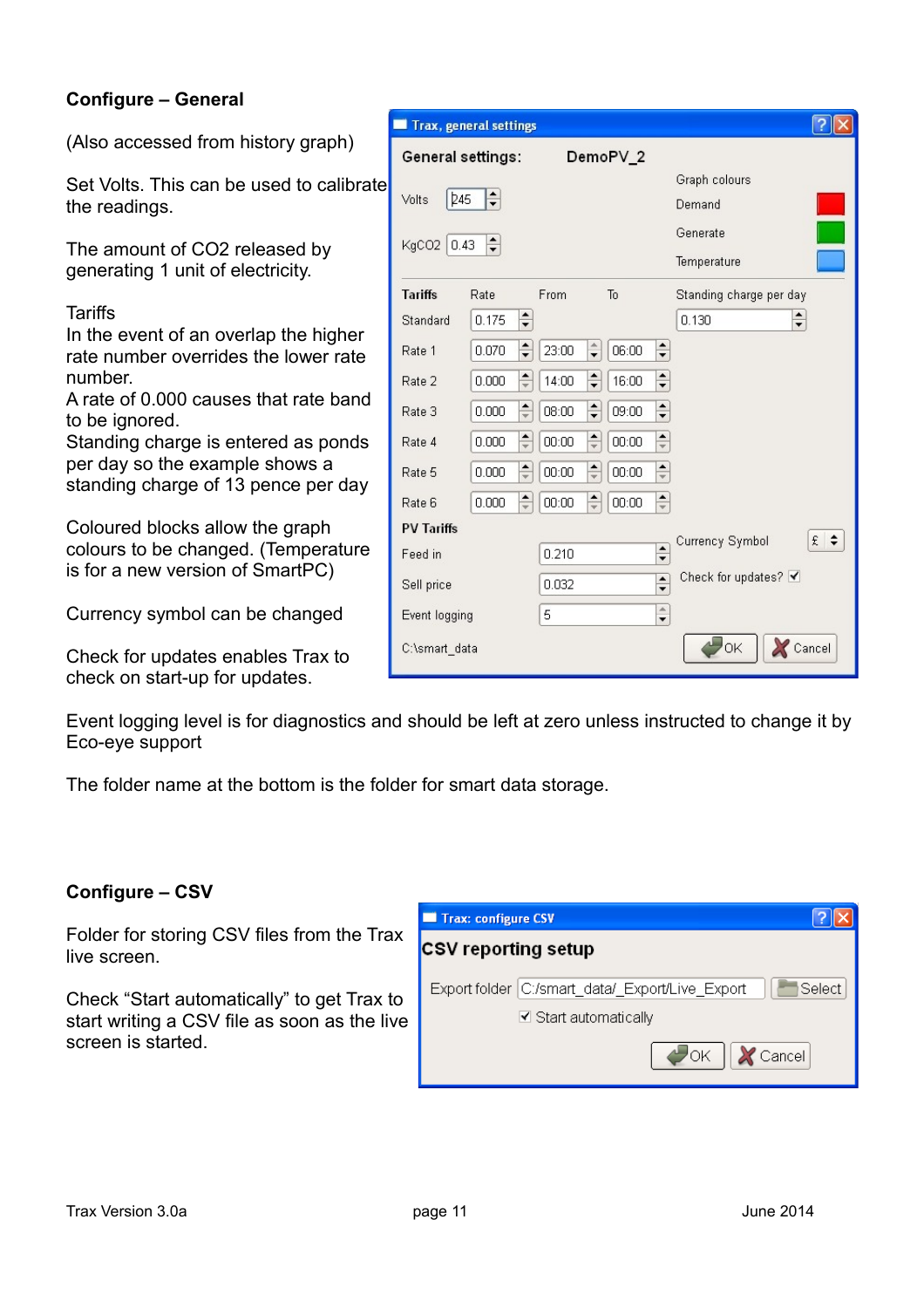## **Configure – Email**

| <b>Trax configure Email</b>                      |                                                                          |  |
|--------------------------------------------------|--------------------------------------------------------------------------|--|
| <b>Email reporting setup</b><br>Server settings: |                                                                          |  |
|                                                  | Outgoing mail server(SMTP) <b>Cuttle amp aneandore cause</b>             |  |
| Port                                             | $\blacktriangledown$ Authenticate $\;\Box$ Use SSL $\;\Box$ Use TLS<br>0 |  |
| User Name                                        | aman <u>iyo assor yay</u> tao ta                                         |  |
| Password                                         |                                                                          |  |
| Email address for reports                        | peter@eco-eye.com                                                        |  |
|                                                  | Send Test Message                                                        |  |
| Live:                                            | Card:                                                                    |  |
| <b>☑</b> Send Daily reports                      | Site ID                                                                  |  |
| Send alert when over<br>0                        | $\div$<br>KwH for 1 hour<br>Enable summary csv                           |  |
| Start automatically                              | Enable debug to Eco-eye                                                  |  |
|                                                  | Cancel<br>ОK                                                             |  |

A valid email server and user is required to use this Trax service.

You will need the details for your email service, most of them you can find from your account details in your email program

As an example if you have a gmail account, try the following:

Outgoing mail server: smtp.gmail.com

Port 465, tick Authenticate and tick Use SSL

Your user name is your email address

Others may use port 25.

Use the Send Test Message to check that it is working.

2 types of email are available when Smart is attached to a computer with the USB cable.

Daily reports contain hourly Kw used in a 24 hour period.

Alerts will be sent when electricity used in any hour is over the entered trigger value.

Check "Start automatically" to get Trax to enable emailing as soon as the live screen is started.

Enable summary csv and Enable debug to Eco-eye are for special projects. Contact support for details.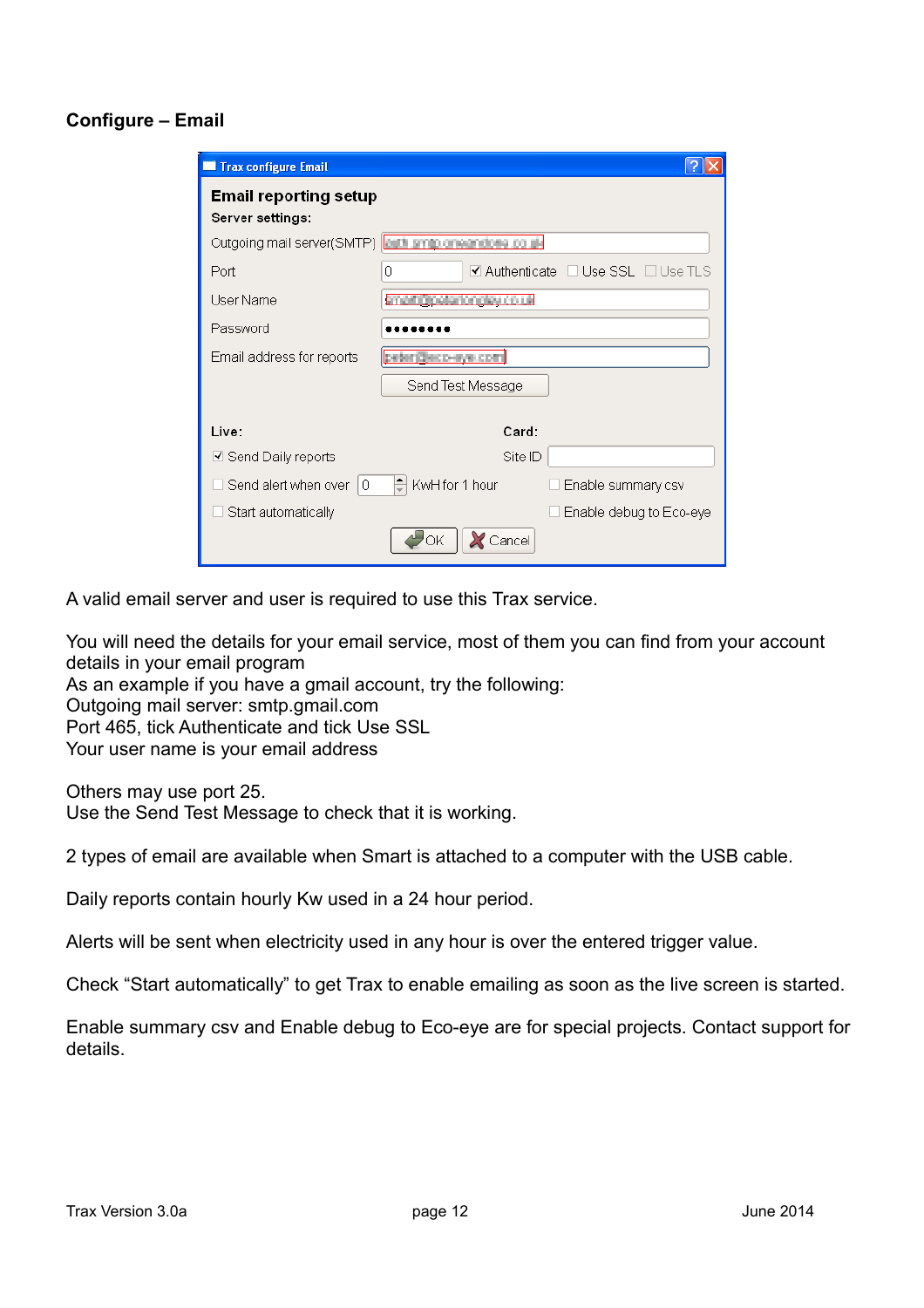## **Configure – Xively (Pachube, Cosm)**

*The details of this site have changed and it is only work for existing Trax Users. New users should look at the other internet uploads available.*

Trax can send demand readings to an external internet site for viewing and analysis. Xively, which used to known as Pachube and Cosm, is suitable for both Demand and PV readings.

You will need an account –<https://xively.com/signup>- the free basic account is sufficient for normal Trax usage.

Once you have your account, go to "Master Keys" and click on Add a Master key. Give it a name and tick the boxes for Read, Create, Update and Delete. Click on Add Key and you will get a long string of letters and numbers

|                                                                                                                                                                                                            | $\boxed{?}$ $\boxed{\times}$<br>Trax configure Xively                                                                                                                                                                                                                      |
|------------------------------------------------------------------------------------------------------------------------------------------------------------------------------------------------------------|----------------------------------------------------------------------------------------------------------------------------------------------------------------------------------------------------------------------------------------------------------------------------|
| You will need to copy and paste this into Trax<br>together with your user name.                                                                                                                            | Xively/Cosm setup<br>smart_x<br>User<br>API<br>FOR GLASSING ARRANGED AT THE RESIDENCE IN EACH<br>Available Feeds<br>Update<br>Title<br><b>URL</b>                                                                                                                          |
| Enter a name for your feed to Pachube and press<br>the Create new feed button                                                                                                                              | Use selected feed<br>Delete feed<br>Name My home<br>Create new feed<br>Currently selected for upload:<br>URL<br>Name<br>OK X Cancel<br>Start automatically                                                                                                                 |
| As long as all is well you should see this screen.                                                                                                                                                         |                                                                                                                                                                                                                                                                            |
|                                                                                                                                                                                                            | $\sqrt{2 \mathbf{x} }$<br>Trax configure Xively                                                                                                                                                                                                                            |
| You must let Trax create the feed for you as it sets<br>up all the details correctly. You can have multiple<br>feeds and this section lists any feeds you have and<br>allows them to be used or deleted    | Xively/Cosm setup<br>$smart_x$<br>User<br>API<br>FECOLMSTANLA ENVIRON-ROZYHINGER-FLYMEQOLD<br>Available Feeds<br>Update<br>$\overline{c}$<br>1 My home<br>http://api.pachube.com/v2/feeds/943900388<br>Use selected feed<br>Delete feed<br>Name My home<br>Create new feed |
| This is the feed that Trax will update with your<br>electricity usage and this is what you will need to<br>view the details in your internet browser<br>You will probably want this to start automatically | Currently selected for upload:<br>YRL<br>http://api.pachube.com/v2/feeds/943900388<br>OK X Cancel<br>Name My home<br>Start automatically                                                                                                                                   |

whenever you start the Trax real-time window so tick the start automatically before clicking OK

The last step is to enable Xively in the Real-time file menu. Readings are sent every 10 minutes and can be seen in the Legacy feeds section of workbench in your account at the Xively web site.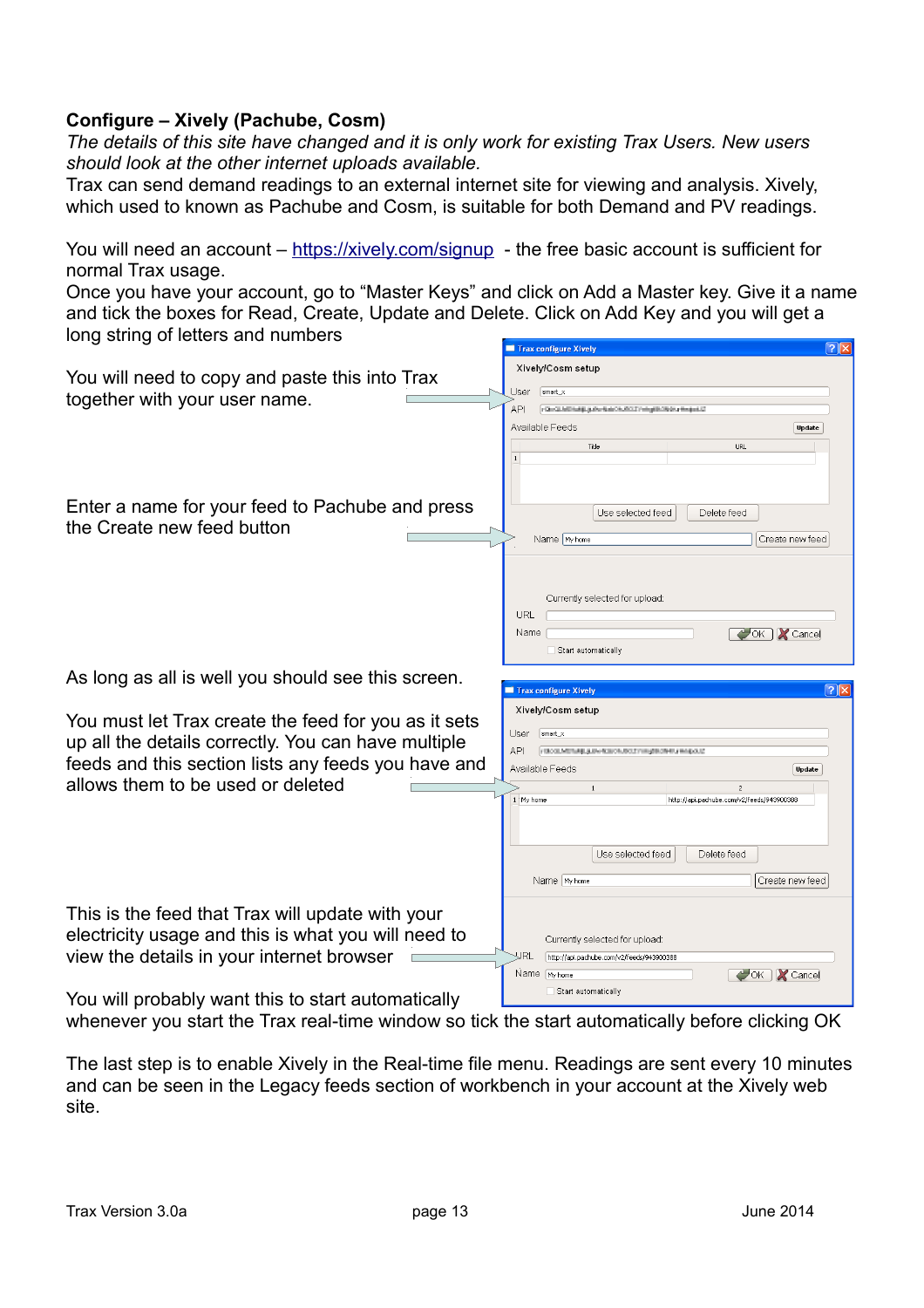# **Configure – PVOutput**

PVOutput.org offers a really nice set of tools for owners of PV systems.

To get started, go to<http://pvoutput.org/register.jsp>and enter your details

You will then be asked to add a system, supply a name and the other details required, then click the Save button.

The next screen allows you to enter details manually but as you are going to be sending live data you need to configure your account to allow this and get the required API code. Click on Settings in the menu bar and scroll down to API Settings. Set API Access to Enabled and then click on New Key which will generate your key. Click on Save.

On the Trax Real-time window click on Configure then PVOutput.

From your account settings on pvoutput.org, copy and paste the API key into the API key field then enter your system id (right down at the bottom of the account settings screen) into the System ID field.

Leave the adjustment fields as they are at the moment.



Tick the box to start automatically and click OK.

The last step is to enable PVOutput in the Real-time file menu. Readings are sent every 10 minutes.

## **Adjustments**

The adjustment figures in the configuration are to allow you to get the PVOutpout graphs as close as possible to your actual system.

After a complete day has been recorded you will probably see that the the total generated is slightly different to the amount on you inverter or meter.

E.G.

The Smart output to PVOutput is 18.65kWh but the inverter says 19.07kWh. Divide 19.07 by 18.65 = 1.022520107.

Enter 1.0225 into the Trax, configure, PVOutput, generate adjustment field.

You should find that the next day is much closer.

The same can be done for demand by using meter readings.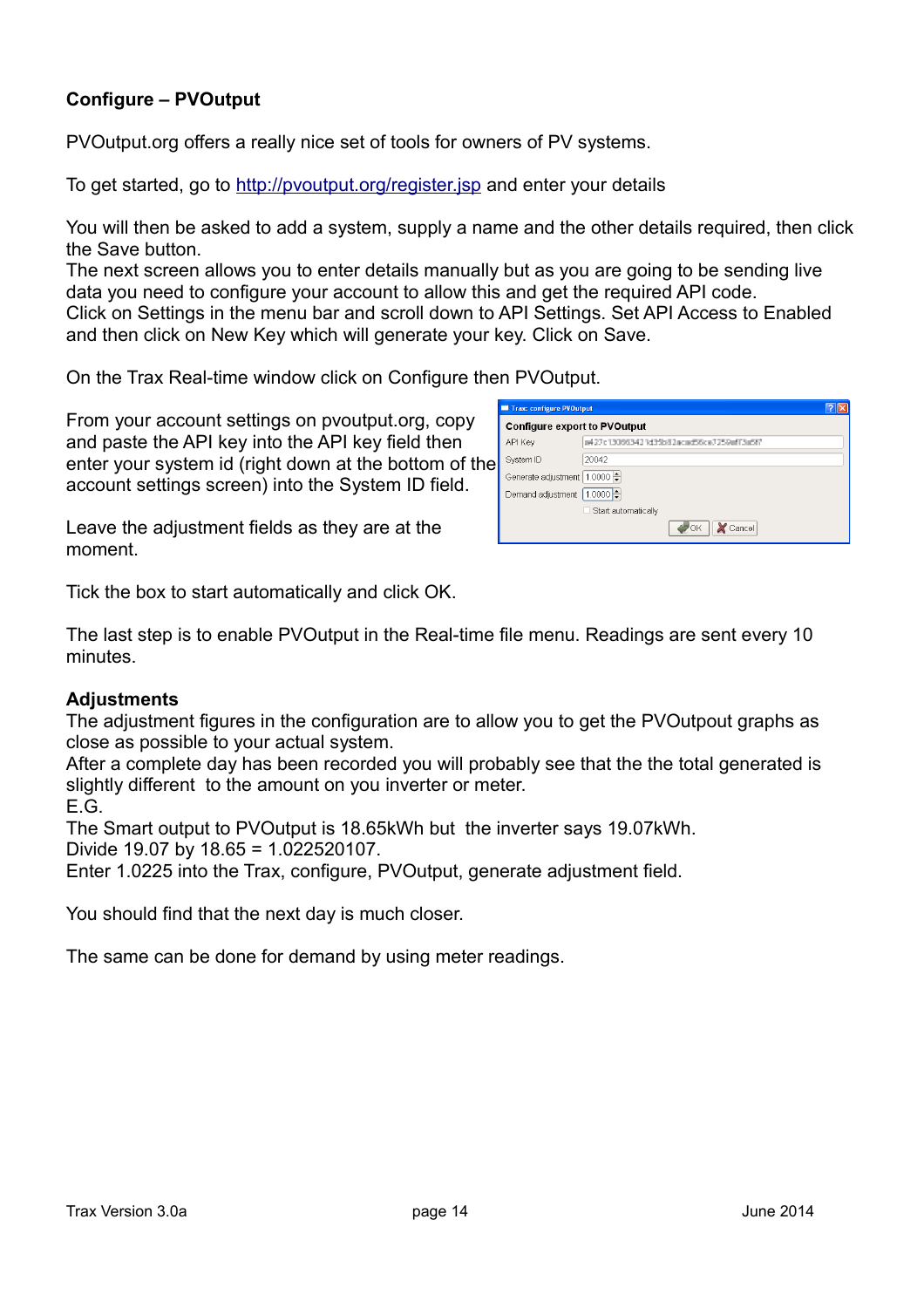# **Configure – Thingspeak**

Thingspeak.com is an open source internet of things site that can be used to store and view readings. It also has some nice tools to make use of that data.

Create a user on thingspeak.com. Create a write API key. Enter details as required in channel settings

Trax currently uses field 1 for used electricity and optionally field 2 for generated power from SmartPV.

In the Trax live window, go to configure Thingspeak. Enter your API key (if using copy and paste, make sure you do not get a space at the beginning of this field)

Select the timing of the sends, this should be a number that divides 60 minutes into equal segments. E.G. 1, 2, 5 or 10 but not 7.

Tick "Start automatically" so that it starts when Trax loads.

Click OK to save the configuration.

Click on File and make sure that Thingspeak is ticked.

Go back to the Thingspeak website and in private view you should start to see your readings being graphed.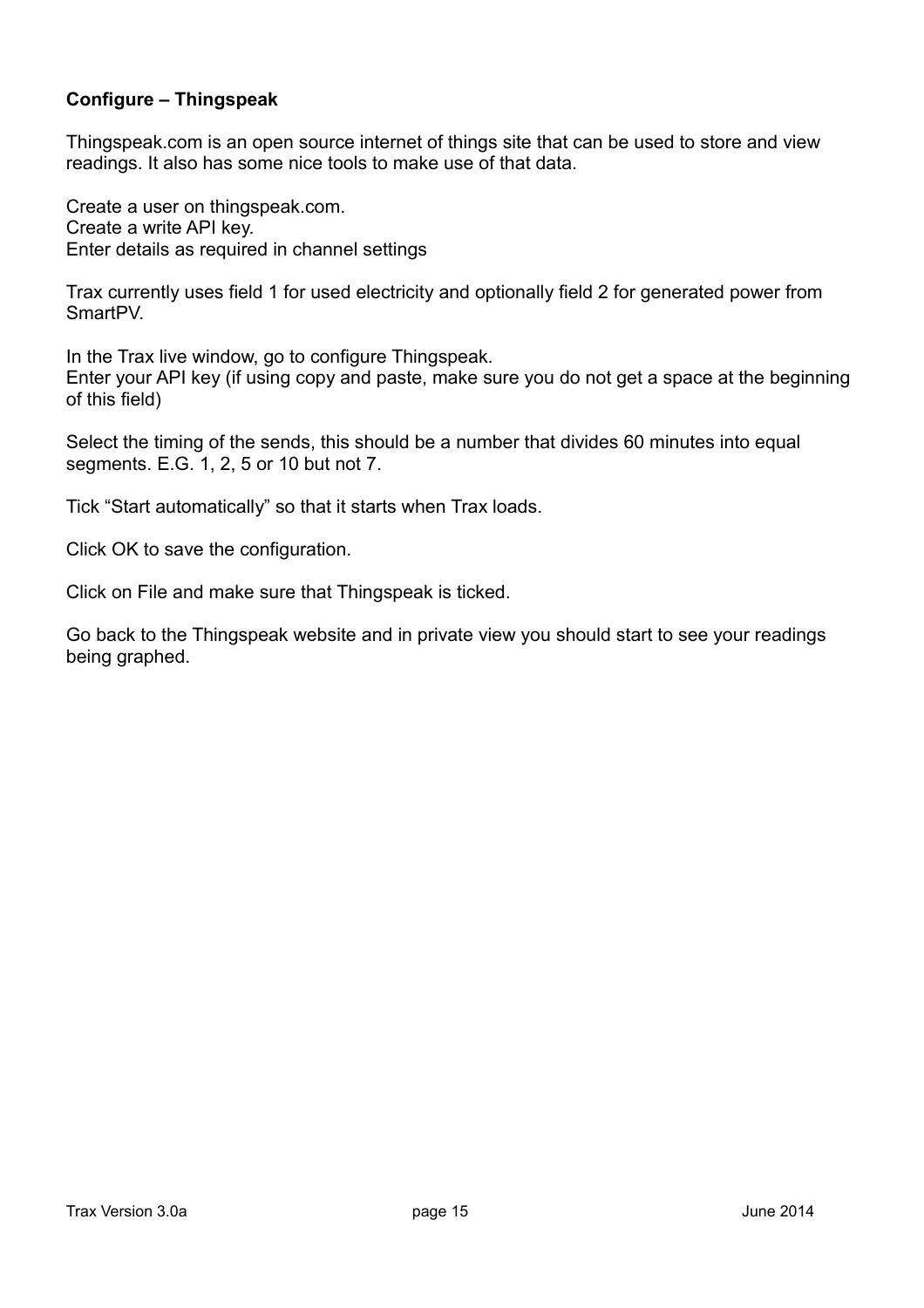## **Smart– Version**

Displays the Smart firmware version in a message box

#### **Smart– History**

This downloads and displays the daily demand history from Smart

| <b>History report</b> |                                  |                                   |                             |                              |                             |                              |                            | ?                                    |
|-----------------------|----------------------------------|-----------------------------------|-----------------------------|------------------------------|-----------------------------|------------------------------|----------------------------|--------------------------------------|
| Date<br>25/7          | Mo<br>3.76KwH<br>£0.75<br>30.06% | Tu<br>12.01KwH<br>£2.40<br>96.12% | We                          | <b>Th</b>                    | Fr                          | Sa                           | Su                         | Total<br>15.77KwH<br>£3.15<br>63.09% |
| 18/7                  | 9.26KwH<br>£1.85<br>74.10%       | 8.48KwH<br>£1.70<br>67.81%        | 8.76KwH<br>£1.75<br>70.08%  | 13.28KwH<br>£2.66<br>106.26% | 11.32KwH<br>£2.26<br>90.53% | 0.00KwH<br>£0.00<br>$0.00\%$ | 0.00KwH<br>£0.00<br>0.00%  | 51.10KwH<br>£10.22<br>58.40%         |
| 11/7                  |                                  | 11.73KwH<br>£2.35<br>93.85%       | 11.99KwH<br>£2.40<br>95.94% | 10.09KwH<br>£2.02<br>80.74%  | 3.52KwH<br>£0.70<br>28.14%  | 6.18KwH<br>£1.24<br>49.46%   | 6.20KwH<br>£1.24<br>49.63% | 49.72KwH<br>£9.94<br>56.82%          |
|                       |                                  |                                   |                             |                              |                             |                              | Print                      | Close                                |

This report shows a weekly history analysis with each week totalled and an average target is calculated. The tariff and target information are downloaded from Smart.

The same report from a SmartPV shows different information.

| History report          |                                 |                             |                            |                            |                      |                      |                      |                      | $\frac{1}{2}$                 |
|-------------------------|---------------------------------|-----------------------------|----------------------------|----------------------------|----------------------|----------------------|----------------------|----------------------|-------------------------------|
| Week start<br>1/10/2012 | Gen kWh<br>Used kWh<br>Nett kWh | Mo.<br>0.39<br>0.81<br>0.42 | Tu<br>0.02<br>0.04<br>0.02 | We<br>0.44<br>0.90<br>0.46 | Th                   | Fr                   | Sa                   | Su                   | Total<br>0.85<br>1.75<br>0.90 |
| 24/9/2012               | Gen kWh<br>Used kWh<br>Nett kWh | 0.00<br>0.00<br>0.00        | 0.00<br>0.00<br>0.00       | 0.04<br>0.09<br>0.04       | 0.42<br>0.85<br>0.44 | 0.37<br>0.74<br>0.37 | 0.00<br>0.00<br>0.00 | 0.00<br>0.00<br>0.00 | 0.83<br>1.68<br>0.85          |
| 17/9/2012               | Gen kWh<br>Used kWh<br>Nett kWh | 0.42<br>0.85<br>0.44        | 0.39<br>0.83<br>0.44       | 0.33<br>0.68<br>0.35       | 0.37<br>0.76<br>0.39 | 0.39<br>0.79<br>0.39 | 0.00<br>0.00<br>0.00 | 0.00<br>0.00<br>0.00 | 1.90<br>3.91<br>2.01          |
| 10/9/2012               | Gen kWh<br>Used kWh<br>Nett kWh |                             |                            |                            |                      | 0.04<br>0.09<br>0.04 | 0.00<br>0.00<br>0.00 | 0.00<br>0.00<br>0.00 | 0.04<br>0.09<br>0.04          |
|                         |                                 |                             |                            |                            |                      |                      |                      | Print                | Close                         |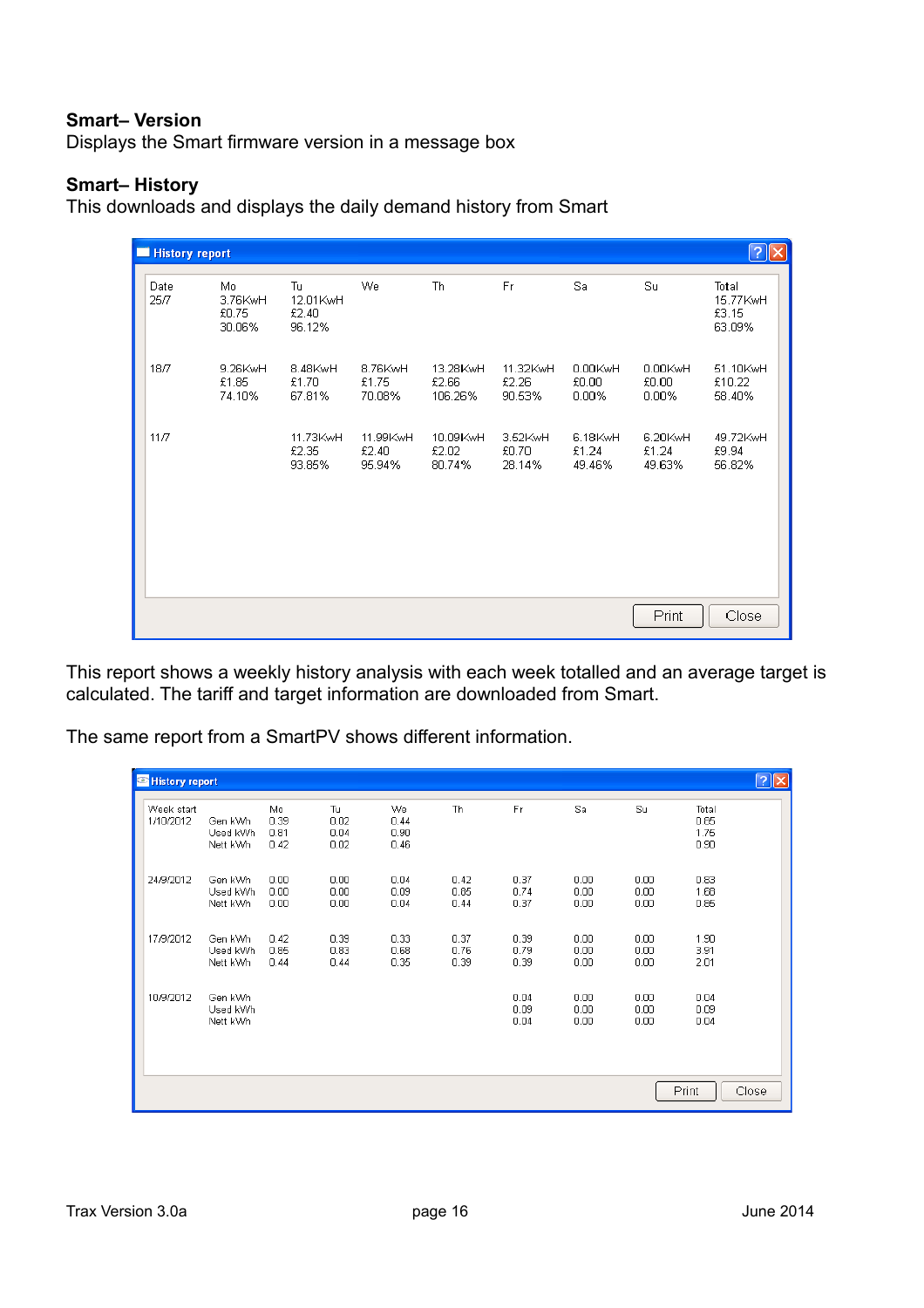# **Appendix 1**

Finding the port number on Windows XP

Plug your USB cable into a spare USB port on your computer.

You need to establish what number has been assigned by windows to this USB port.

Right click on "My Computer" and select "Properties" or "Device Manger" if this is an option. Select the Hardware tab, then "Device Manager".



Expand the Ports list by clicking on the + next to Ports(COM &LPT)



In this example there is just the one port and it has been assigned to COM3. However you may have a number of entries. Hopefully there will just be one Prolific USB-to-Serial Comm Port entry and that is what you want. If there is more than one you will need to unplug the cable, wait a few seconds for the list to change and one of them will disappear. That is the one you unplugged, so plug it back in and see what number is assigned.